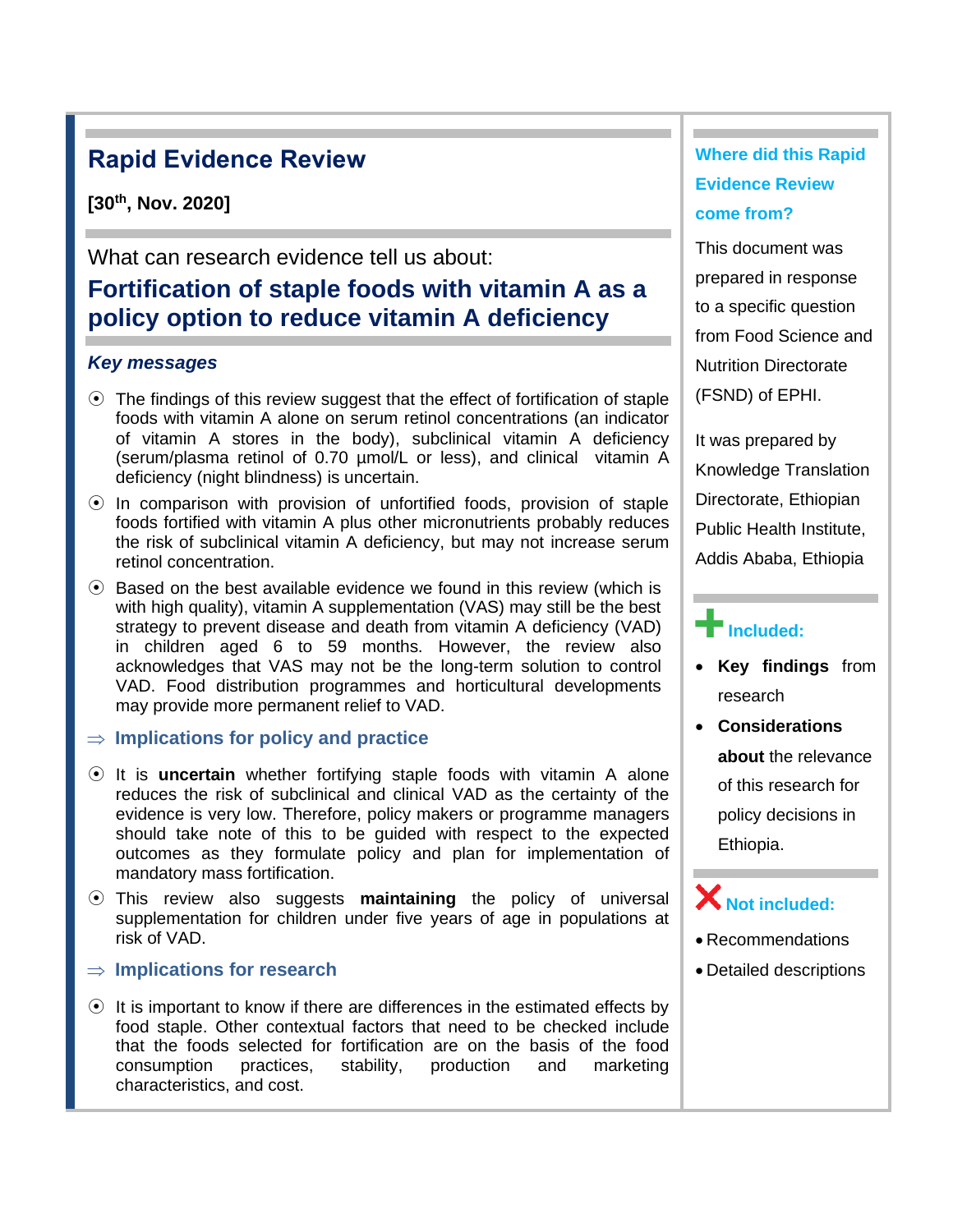## *Short summary*

### **Background:**

Vitamin A deficiency (VAD) occurs when there is an insufficient intake or poor absorption or excessive loss of vitamin A. VAD is a major nutritional concern, especially in lower-income countries such as Sub-Saharan Africa and South Asia. It is most prevalent among young children and pregnant women. It is the leading cause of preventable blindness in children and pregnant women, and is associated with an increased risk of mortality in children.

In Ethiopia, although the prevalence of night blindness and Bitot's spot had shown a reducing pattern from 1990 to 2019, the magnitude still remains a moderate public health problem while the subclinical vitamin A deficiency (serum value ≤0.70 μmol) is a severe public health problem based on the available evidence.

Experiences from different countries and evidence from researches indicate different measures to prevent and control micronutrient malnutrition including VAD. These include **direct measures** of foodbased approaches that increase vitamin A intake, including increased production and consumption of vitamin A rich foods; food fortification with vitamin A, vitamin A supplementation; and **indirect public health measures** to control disease frequency.

The primary focus of this review; however, is to assess the effectiveness of food-based approaches mainly fortification of staple foods (including edible oil) with vitamin A and vitamin A supplementation (VAS) for reducing vitamin A deficiency and improving health related outcomes among young children and women of reproductive age.

### **Question/s:**

- Is fortification of staple foods (including edible oil) with Vitamin A effective to reduce VAD among young children and women of reproductive age?
- Is vitamin A supplementation (VAS) effective to reduce VAD and improve health related outcomes among young children and women of reproductive age?

#### **Review findings:**

The findings of the review based on the questions above are summarized as follows:

#### **1) Impact of fortifying staple foods (including edible oil) with Vitamin A**

- The findings from this review suggest that the effect of fortification of staple foods with **vitamin A alone** on serum retinol concentrations (an indicator of vitamin A stores in the body), subclinical vitamin A deficiency (serum/plasma retinol of 0.70  $\mu$ mol/L or less), and clinical vitamin A deficiency (night blindness) is **uncertain**.
- In comparison with provision of unfortified foods, provision of staple foods fortified with **vitamin A plus other micronutrients probably reduces** the risk of subclinical vitamin A deficiency;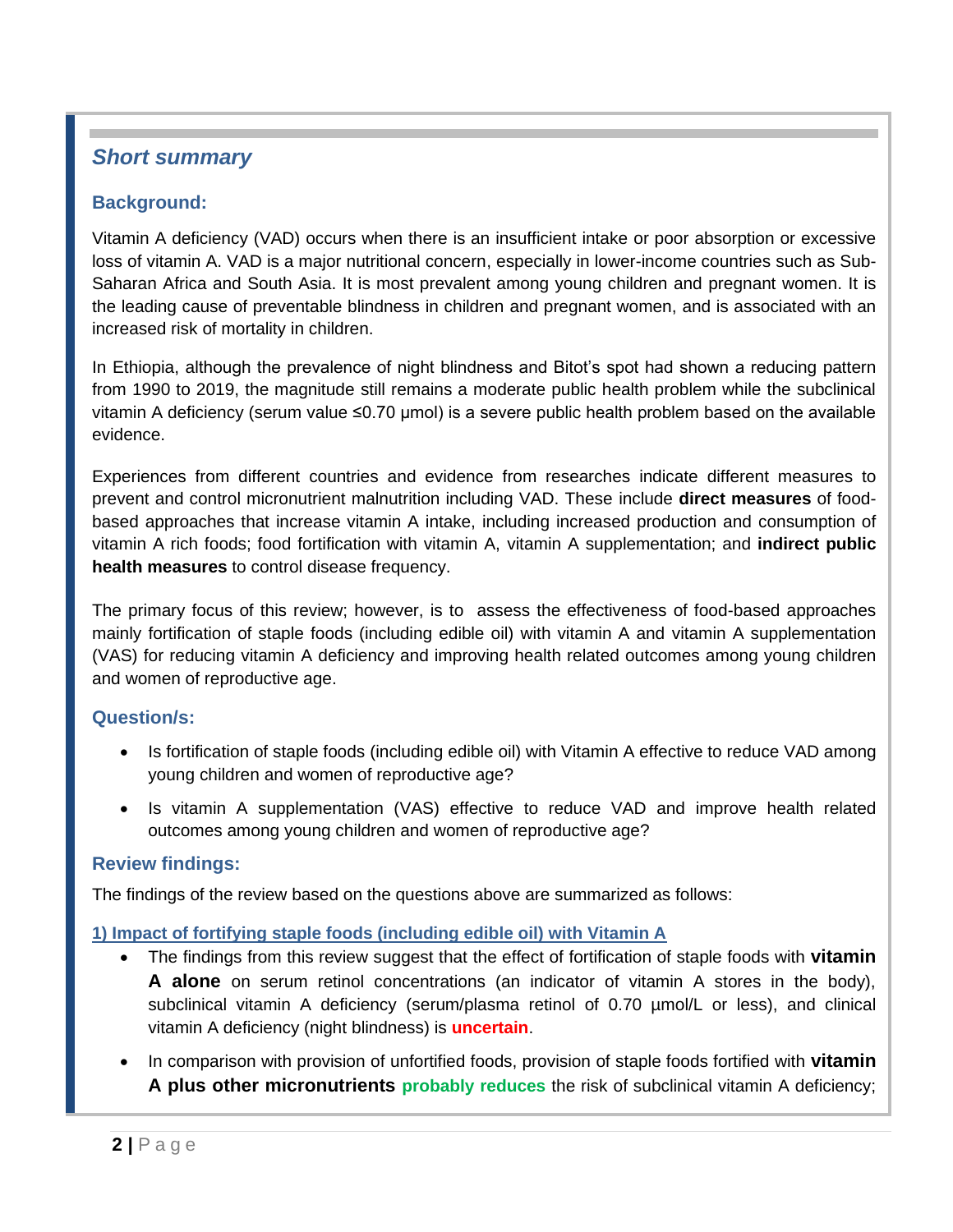however, **may not increase** serum retinol concentration.

- Compared to no intervention, staple foods fortified with **vitamin A plus other micronutrients may increase** serum retinol concentration, although it is **uncertain** whether the intervention reduces the risk of subclinical vitamin A deficiency as the certainty of the evidence is very low.
- In this review it was not possible to estimate the effect of staple food (including edible oil) fortification on outcomes such as mortality, morbidity, adverse effects, congenital anomalies, or breast milk vitamin A, as no trials included these outcomes.

#### **2) Impact of Vitamin A supplementation (VAS)**

• Vitamin A supplementation is associated with a clinically meaningful reduction in morbidity and mortality in children. This result suggests maintaining the policy of universal supplementation for children under five years of age in populations at risk of VAD.

#### **Conclusion:**

Based on the best available evidence (which is with high quality) we conclude that, vitamin A supplementation (VAS) may still be the best strategy to prevent disease and death from VAD in children aged 6 to 59 months. However, the review recognizes that VAS may not be the long-term solution to control VAD. Food distribution programmes and horticultural developments may provide more permanent relief to VAD.

For the outcome of subclinical vitamin A deficiency, for which fortification is estimated to have a better effect, there are not enough studies for different food staples. It is also uncertain whether fortifying staple foods with vitamin A fortification alone reduces the risk of subclinical and clinical vitamin A deficiency as the certainty of the evidence is very low. Thus, policy makers and programme managers should take note of this and should be guided with respect to the expected outcomes as they formulate policy and plan for implementation of mandatory mass fortification. It is important to know if there are differences in the estimated effects by food staple. Other contextual factors that need to be checked include that the foods selected for fortification are on the basis of the food consumption practices, stability, production and marketing characteristics, and cost.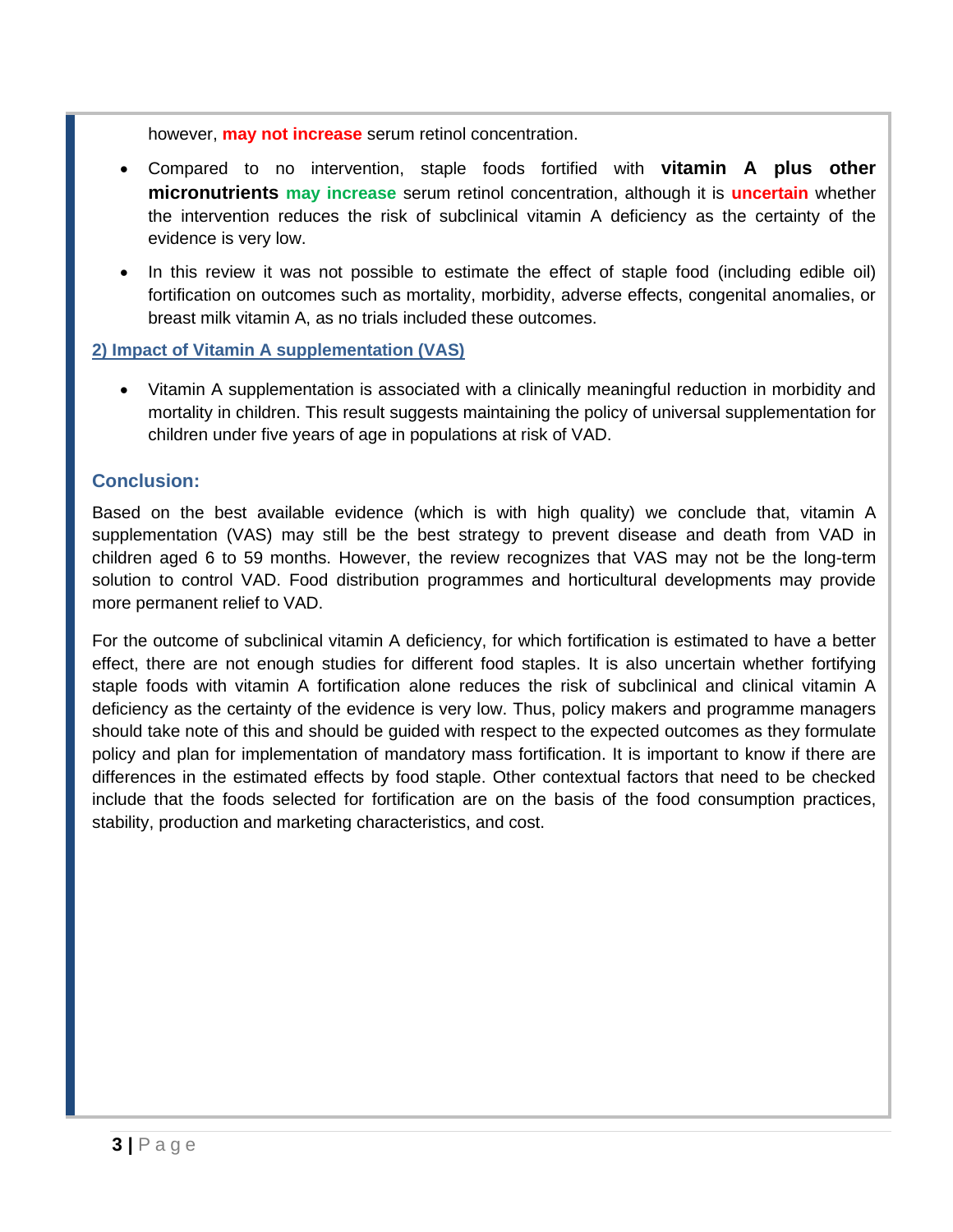## **1. Introduction**

### **1.1 Background**

Vitamin A deficiency (VAD) occurs when there is an insufficient intake of vitamin A which is primarily found in milk and breast milk, eggs, and liver as well as yellow, orange, and dark green vegetables and fruits, and in fortified foods or supplements. VAD can also be caused by poor absorption or excessive loss of vitamin A (Keith P. West, Gernand and Sommer, 2007).

Vitamin A deficiency is a major nutritional concern, especially in lower-income countries such as Sub-Saharan Africa and South Asia. It is most prevalent among, young children and pregnant women (Stevens *et al.*, 2015). VAD can cause preventable night blindness in pregnant women and children and it is also associated with an increased risk of mortality in children (Imdad *et al.*, 2017).

## **1.2 Measurements and Indicators for VAD**

A number of methods are used to assess vitamin A deficiency including dietary patterns, biomarkers, clinical examination and histopathology. All these methods have their own advantages and limitations for assessing VAD both at individual and community level (WHO, 1996). For instance, isotope dilution testing that measures vitamin A stores in the liver is the gold standard method to assess vitamin A deficiency. However, this method requires a liver biopsy, which is not available for a population-based assessment. The modified relative dose response (biomarker) that determines population level vitamin A deficiency can be used alternatively as an indirect measure of vitamin A stores in the liver. But, due to its limited commercial availability this method is not widely used. Instead, **serum/plasma retinol levels** are the most commonly used measurement for vitamin A status. This indirect measurement has been associated with the functional outcomes of vitamin A deficiency, and generally reflects the liver stores when they are depleted (WHO, 2011b).

Subclinical VAD which is measured by serum retinol level and clinical VAD which is defined as night blindness are the indicators to assess the magnitude of vitamin A deficiency at population level. The cut-off point for subclinical VAD is serum retinol concentration level of 0.70 µmol/L or less. The severity of VAD as a public health problem is explained by the prevalence of low serum retinol concentration level  $(5.0.70 \mu \text{mol/L})$ . Accordingly, the prevalence of low serum retinol level at a population level is considered to be mild public health concern if 2-9%, moderate if 10-19%, and severe if ≥20%. This applies to most age group with the exclusion of infants under six months (WHO, 2011b).

Among the several clinical indicators, night blindness, Bitot's spot, corneal scarring, and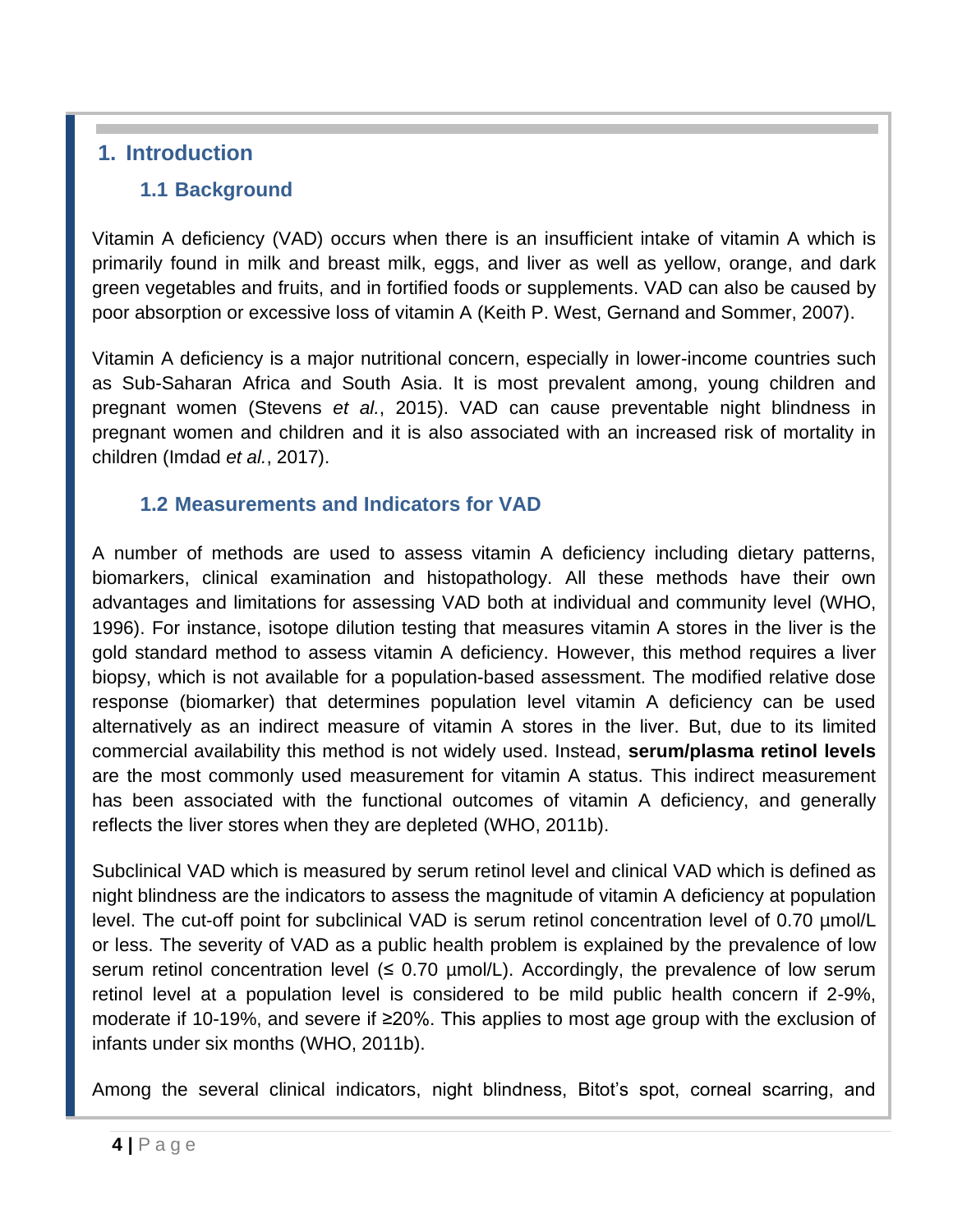corneal ulcerations are used to assess VAD at population level. The WHO states VAD is considered as a public health problem at a cut-off point 1% for night blindness and 0.5% for Bitot's spot among preschool children (WHO, 2014).

### **1.3 Magnitude of VAD in Ethiopia**

According to the Ethiopian National Micronutrient Survey conducted in 2015, highest prevalence of Vitamin A deficiency was observed in preschool children 6 to 59 months of age (13.9%), followed by school age children 5 to 14 years of age (10.9%) and non-pregnant women age 15 to 49 years (3.4%). As per the WHO classifications, Vitamin A deficiency could be considered as mild public health problem for women of reproductive age and moderate for children 6 to 59 months and 5 to 14 years of age (EPHI, 2016).

On the other hand a systematic review by Sahile et al indicated that the prevalence of subclinical VAD decreased from 55.7% in the period 1990-2004 to 28.3% in the period between 2005 and 2019. This review indicated that VAD is severe public health problem (>20%) in Ethiopia (Sahile *et al.*, 2020). The review also revealed that the prevalence of night blindness decreased from moderate public health problem (4.2%) in the period between 1990- 2004 to mild public health problem (0.8%) in the period from 2005-2019. In the same period the prevalence of Bitot's spot has decrease from 2.2% to 1.8%. Despite the reduced proportion of night blindness and Bitot's spot, still both clinical and subclinical VAD remain to be a public health problem in Ethiopia (Sahile *et al.*, 2020).

## **1.4 Risk Factors for VAD**

The following are considered as risk factors for VAD.

**Age:** clinical and subclinical VAD are most prevalent in children six months through five years of age (Underwood, 1998).

**Gender:** There is no consistent, clear indication in humans of a gender differential in the requirement for vitamin A during childhood. Growth rates and presumably need for vitamin A from birth to 10 years for boys are consistently higher than those for girls. Pregnant and lactating women, of course, require additional vitamin A to support maternal and fetal tissue growth and lactation losses that are not endured by other post-adolescent adults (WHO, 1995; Underwood, 1998).

**Quality of Diet:** Dietary sources of biologically active vitamin A are found preformed in some animal foods or as pro-vitamin carotenoids from plants. There is no specific human requirement for carotenoids apart from their potential conversion to biologically active retinoid.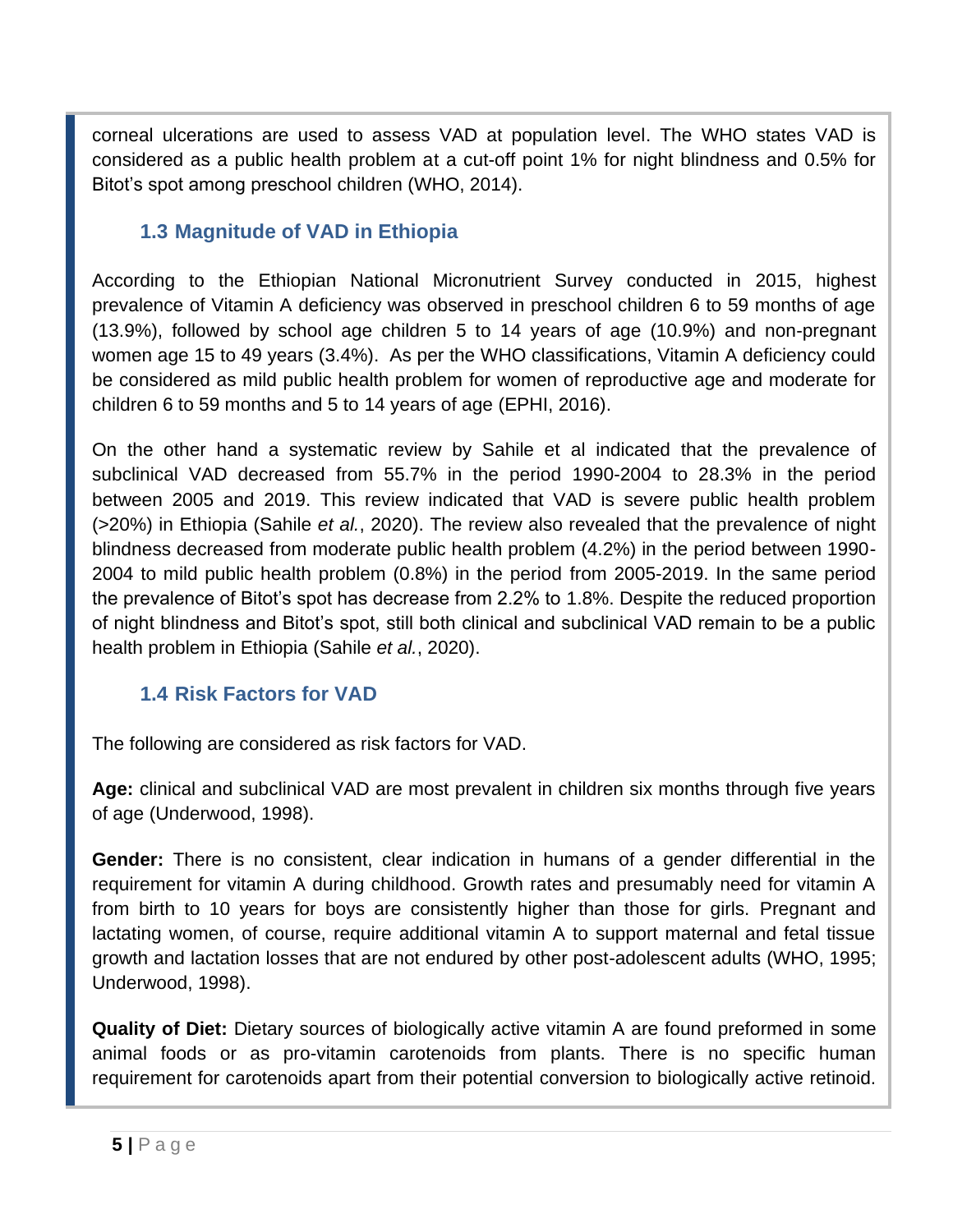Preformed vitamin A is highly bioavailable, whereas the bioavailability of pro-vitamin A carotenoids varies with the kind of plant source (Rodriguez-Amaya, 1997).

**Disease Occurrence:** Infectious diseases contribute to vitamin A depletion. Enteric infections may alter absorptive-surface area, compete for absorption-binding sites, and increase urinary loss (Alvarez *et al.*, 1995).

**Seasonality:** In endemic VAD areas, fluctuations in the incidence of VAD throughout the year reflect the balance between intake and need. Times of food shortage (particularly of vitamin Arich foods), periods of peak incidence of common childhood infectious diseases (diarrheal, respiratory, and measles infections),and periodic seasonal growth spurts affect the balance (Underwood, 1998).

**Cultural Factors:** Food habits and taboos often restrict consumption of potentially good food sources of vitamin A. Culture specific practices in the feeding of children, adolescents, and pregnant and lactating women are common (Johns, Booth and Kuhnlein., 1992).

## **1.5 Policy Options/Intervention Programs to reduce VAD**

Experiences from different countries and research evidence indicated different measures to prevent and control micronutrient malnutrition including VAD. These strategies can be grouped into two main categories (ICN, FAO and WHO, 1992; Underwood, 1998). These are:

- 1) Food-based approaches that directly increase vitamin A intake including increased production and consumption of vitamin A rich foods, food fortification with vitamin A, and vitamin A supplementation.
- 2) Indirect public health measures to control disease frequency such as Information, education, and communication (IEC), including social marketing and specific vitamin A oriented nutrition education.

The primary focus of this review; however, is to assess the effectiveness of food-based approaches. More specifically: **A**) to assess the effects of fortifying staple foods (including edible oil) with vitamin A for reducing vitamin A deficiency and improving health-related outcomes among young child and women of reproductive age or in the general population, and **B**) to assess the effects of vitamin A supplementation (VAS) for reducing vitamin A deficiency and improving health-related outcomes among young child and women of reproductive age or in the general population.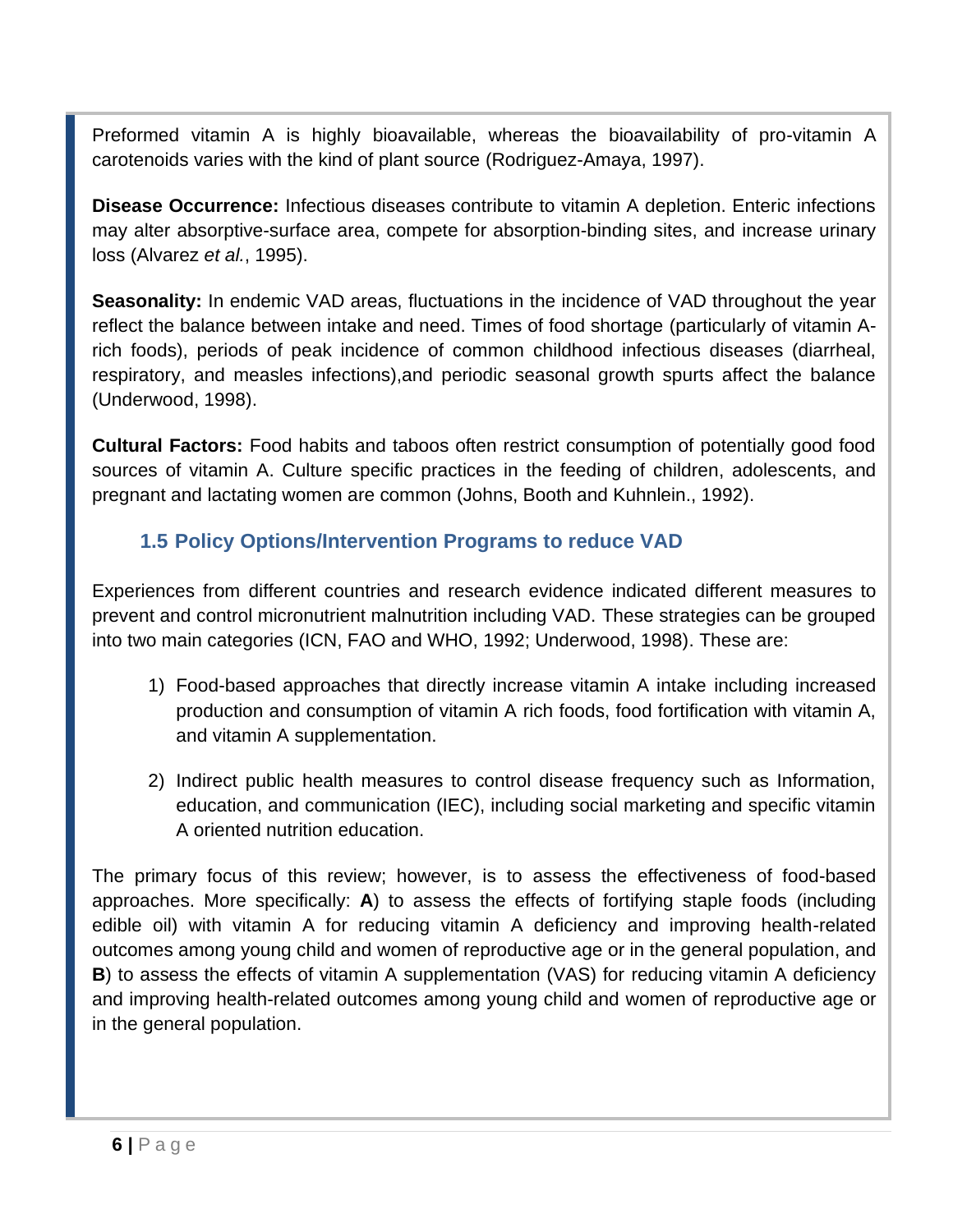## **2. Approach/methods used for this review**

Rapid evidence review method (adapted from SURE guide for Rapid Response Services) was applied to search, appraise and summarize the available evidence on the effectiveness of staple foods fortification with Vitamin A and Vitamin A supplementation for the control of VAD.

We identified the Population (**P**), Intervention (**I**), Comparator(**C**) and Outcome (**O**) with respect to the objective of the review to facilitate searching of relevant articles and unpublished documents. The identified PICO is presented below.

### **Population, Intervention, Comparator and Outcome (PICO)**

| Р | Children 6-35 months & women of reproductive age |  |  |  |  |
|---|--------------------------------------------------|--|--|--|--|
|   | • Fortification of staple foods with vitamin A   |  |  |  |  |
|   | • Vitamin A supplementation                      |  |  |  |  |
| C | Any other intervention or no intervention        |  |  |  |  |
|   | Vitamin A deficiency (VAD)                       |  |  |  |  |

### **Studies included:**

In this review only systematic reviews were included to ensure quality and reliability of evidence. Systematic reviews constitute a more appropriate source of evidence for decisionmaking than relying on the most recent or most publicized primary research study.

#### **Data sources:**

To answer the question under review we searched for high quality studies (systematic reviews) from the following international data bases: SUPPORT Summaries, Health Systems Evidence, Epistemonikos, PDQ-Evidence, the Cochrane Library, and PubMed. The searching was made with no date or no language restriction. The last search was made on November 25, 2020.

## **3. Review findings**

Based on our search, we identified 34 documents that provide relevant evidence to answer the questions under review. Then we appraised the methodological quality of systematic reviews that are deemed to be highly relevant using AMSTAR. AMSTAR rates overall quality on a scale of 0 to 11, where 11/11 represents a review of the highest quality. Note that AMSTAR is a tool that was developed to assess systematic reviews based on randomized clinical trials/interventions (RCTs).

Accordingly, the identified documents in this rapid evidence review were appraised and finally we found two highly relevant systematic reviews (with highest scores using the AMSTAR rates) in relation to the PICO. These were:

1. The impact of fortifying staple foods (including edible oil) with vitamin A for reducing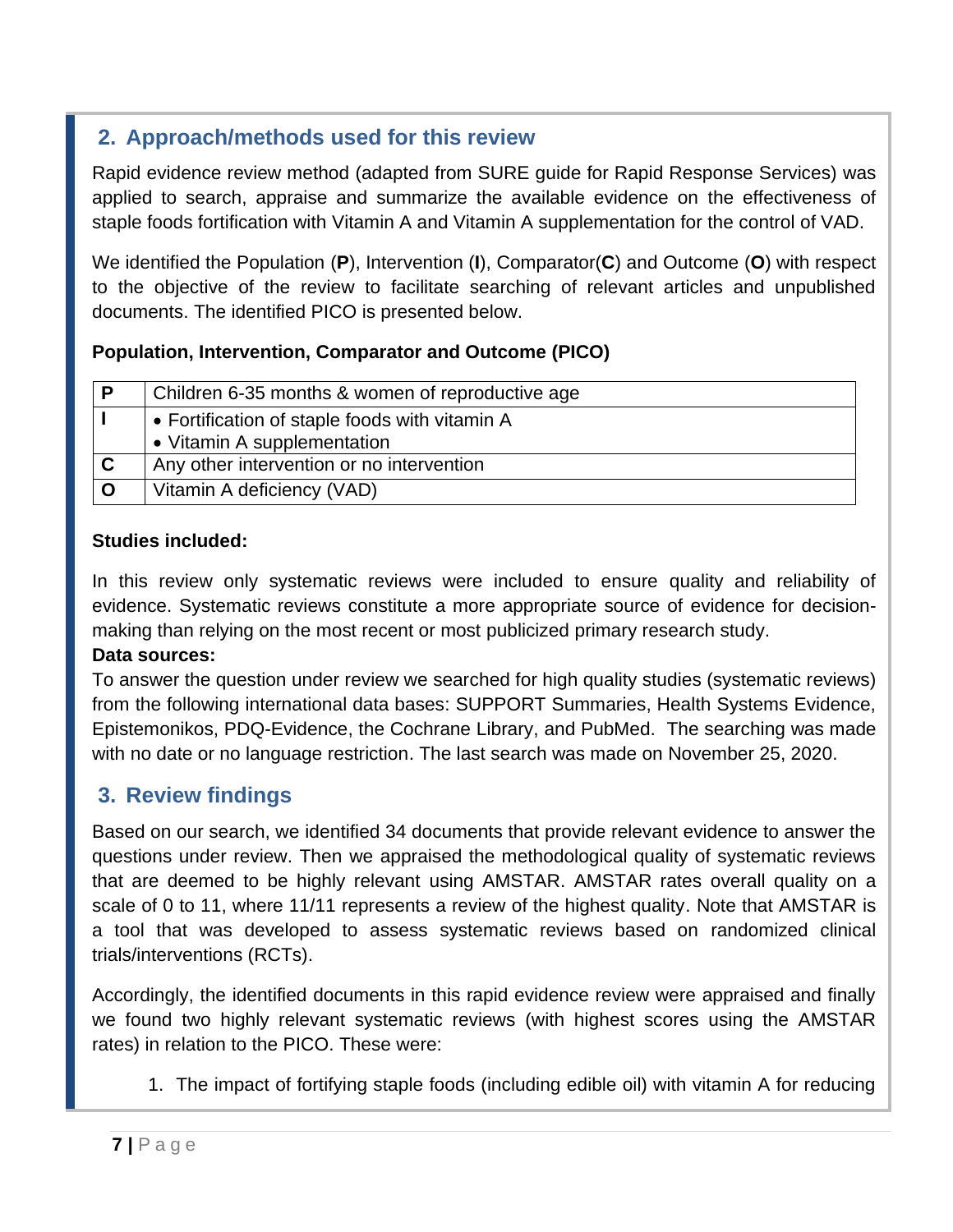vitamin A deficiency among young children and pregnant women (Hombali *et al.*, 2019), and

2. The impact vitamin A supplementation (VAS) for reducing vitamin A deficiency and preventing morbidity and mortality in preschool children (Imdad *et al.*, 2017)

## **A) Vitamin A fortification for reducing VAD**

**Definition:** Food fortification is the practice of deliberately increasing the content of an essential micronutrient, i.e. vitamins and minerals (including trace elements) in a food, so as to improve the nutritional quality of the food supply and provide a public health benefit with minimal risk to health (Underwood, 1998).

### **Impact of Vitamin A fortification for reducing VAD:**

We found one highly relevant systematic review that assessed impact of fortifying staple foods (including edible oil) with vitamin A for reducing vitamin A deficiency among young children and pregnant women (Hombali *et al.*, 2019). Staple foods include edible vegetable oils and fats, refined sugar, rice, wheat flour, maize flours and corn meals, condiments and seasonings, and powdered or liquid milk (Dary and Mora, 2002).

The key findings are presented below. For a better description of the findings from the included studies in this review, we have presented the summary of findings table as well (see table 1, 2 and 3).

### **Key Findings:**

- It is uncertain whether fortifying staple foods with vitamin A alone has an effect on serum retinol concentrations (an indicator of vitamin A stores in the body), subclinical vitamin A deficiency (serum/plasma retinol of 0.70 µmol/L or less), and clinical vitamin A deficiency (night blindness). In comparison with provision of unfortified foods, provision of staple foods fortified with vitamin A plus other micronutrients may not increase serum retinol concentration but probably reduces the risk of subclinical vitamin A deficiency.
- In comparison with provision of unfortified foods, provision of staple foods fortified with vitamin A plus other micronutrients probably reduces the risk of subclinical vitamin A deficiency; however, may not increase serum retinol concentration.
- Compared to no intervention, staple foods fortified with vitamin A plus other micronutrients may increase serum retinol concentration, although it is uncertain whether the intervention reduces the risk of subclinical vitamin A deficiency as the certainty of the evidence is very low.
- It was not possible to estimate the effect of staple food fortification on outcomes such as mortality, morbidity, adverse effects, congenital anomalies, or breast milk vitamin A, as no trials included these outcomes.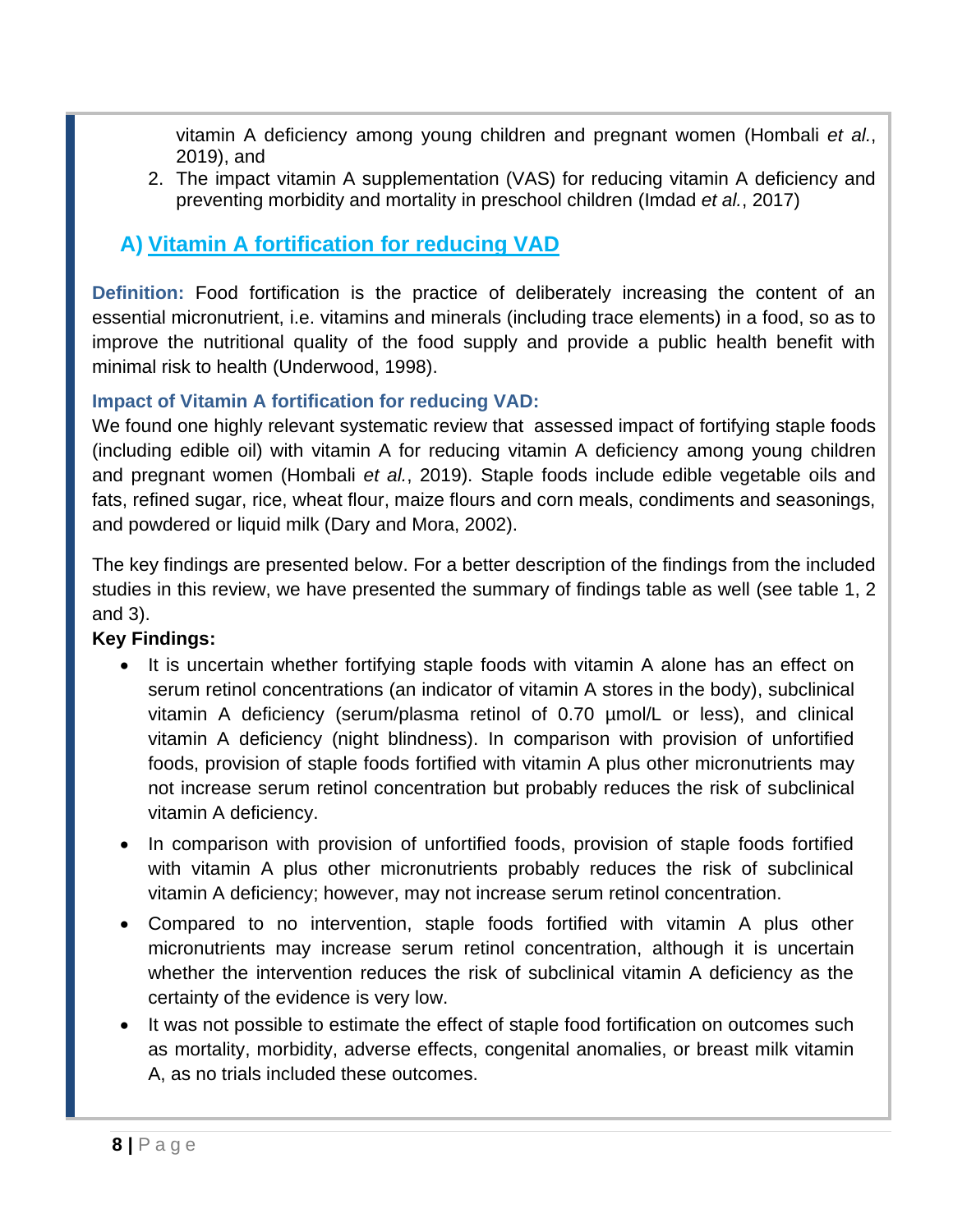**Table 1. Summary of findings on the effect of staple food fortified with vitamin A alone versus the same unfortified staple foods on VAD in general population.**

**Patients or population:** General population above 2 years of age

**Settings:** LMIC (Philippines)

**Intervention:** Staple foods fortified with vitamin A alone

**Comparison:** Same unfortified staple foods

| <b>Outcomes</b>                                                                            |                                      | Impact (anticipated absolute<br>effects (95% CI) per 1000 study<br>population                        | <b>Relative Effect,</b><br>RR (95% CI) | Number of<br>participants<br>(studies) | Quality of the<br>evidence<br>(GRADE) |
|--------------------------------------------------------------------------------------------|--------------------------------------|------------------------------------------------------------------------------------------------------|----------------------------------------|----------------------------------------|---------------------------------------|
|                                                                                            | Same<br>unfortified<br>staple        | Staple foods<br>fortified with<br>vitamin A alone                                                    |                                        |                                        |                                       |
| Serum/plasma<br>retinol (umol/L)                                                           |                                      | The mean serum retinol level in<br>intervention group was 0.03<br>$\mu$ mol/L higher (-0.06 to 0.12) |                                        | 1829<br>(3 RCTs)                       | $\bigoplus$ OO<br>Very low            |
| Subclinical<br>vitamin A<br>deficiency<br>(serum/plasma<br>retinol 0.70<br>umol/L or less) | 189 per 1000                         | 85 per 1000<br>$(36 \text{ to } 198)$                                                                | 0.45<br>$(0.19 \text{ to } 1.05)$      | 993<br>$(2$ RCTs)                      | $\bigoplus$<br>Very low               |
| Clinical vitamin<br>A deficiency<br>(defined as night<br>blindness)                        | 14 per 1000                          | 2 per 1000<br>(0 to 28)                                                                              | 0.11<br>$(0.01 \text{ to } 1.98)$      | 581<br>$(1$ RCT $)$                    | $\bigoplus$<br>Very low               |
| All-cause<br>mortality and<br>morbidity, any<br>adverse effect                             | No studies reported on this outcomes |                                                                                                      |                                        |                                        |                                       |

#### **GRADE: GRADE Working Group grades of evidence**

**High certainty (** $\theta \theta \theta \theta$ **):** we are very confident that the true effect lies close to that of the estimate of the effect

**Moderate certainty (** $\oplus \oplus \oplus \odot$ **):** we are moderately confident in the effect estimate: the true effect is likely to be close to the estimate of the effect, but there is a possibility that it is substantially different

Low certainty ( $\oplus$  $\oplus$ OO): our confidence in the effect estimate is limited: the true effect may be substantially different from the estimate of the effect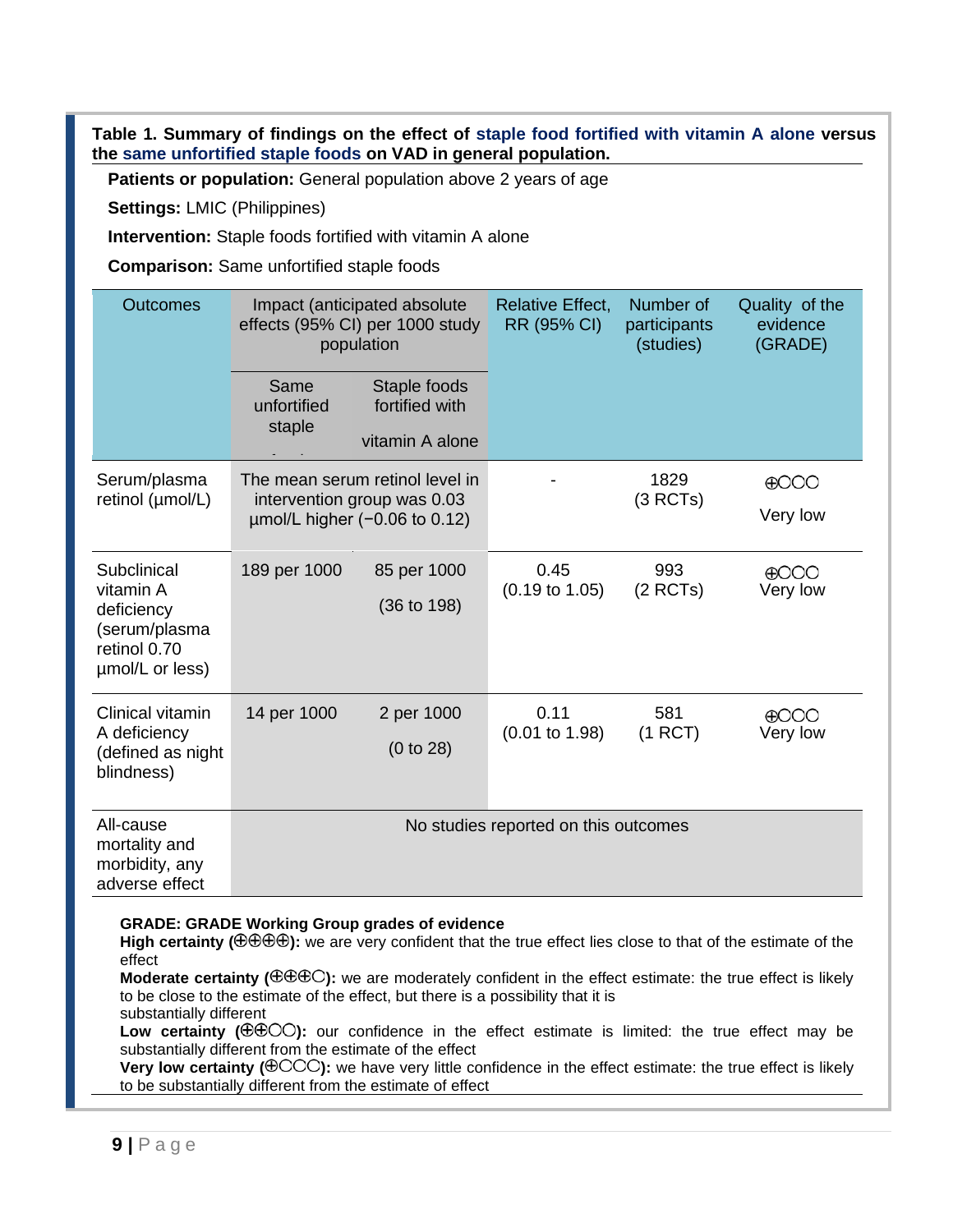**Table 2. Summary of findings on the effect of staple food fortified with vitamin A plus other micronutrients versus the same unfortified staple foods on VAD in general population.**

**Patients or population:** General population above 2 years of age

**Settings:** LMICs (Philippines, Bangladesh, India, and Thailand)

**Intervention:** Staple foods fortified with vitamin A plus other micronutrients

**Comparison:** Same unfortified staple foods

| Outcomes                                                                                                                             |                                      | Impact (anticipated absolute<br>effects (95% CI) per 1000 study<br>population                        | Relative<br>Effect, RR<br>$(95% \text{ Cl})$ | Number of<br>participants<br>(studies) | Quality of the<br>evidence<br>(GRADE)       |
|--------------------------------------------------------------------------------------------------------------------------------------|--------------------------------------|------------------------------------------------------------------------------------------------------|----------------------------------------------|----------------------------------------|---------------------------------------------|
|                                                                                                                                      | Same<br>unfortified<br>staple        | Staple foods<br>fortified with<br>vitamin A plus other                                               |                                              |                                        |                                             |
| Serum/plasma<br>retinol (µmol/L)                                                                                                     |                                      | The mean serum retinol level in<br>intervention group was 0.08<br>$\mu$ mol/L higher (-0.06 to 0.22) |                                              | 1009<br>(4 RCTs)                       | $\oplus$ OO<br>Low                          |
| Subclinical vitamin<br>A deficiency<br>(serum/plasma<br>retinol 0.70<br>umol/L or less)                                              | 103 per<br>1000                      | 28 per 1000<br>$(17 \text{ to } 51)$                                                                 | 0.27<br>$(0.16 \text{ to } 0.49)$            | 923<br>(3 RCTs)                        | $\oplus \oplus \oplus \bigcirc$<br>Moderate |
| Clinical vitamin A<br>deficiency (defined<br>as night<br>blindness), all-<br>cause mortality<br>and morbidity, any<br>adverse effect | No studies reported on this outcomes |                                                                                                      |                                              |                                        |                                             |

#### **GRADE: GRADE Working Group grades of evidence**

High certainty ( $\oplus$  $\oplus$  $\oplus$ ): we are very confident that the true effect lies close to that of the estimate of the effect

**Moderate certainty**  $(\oplus \oplus \oplus \odot)$ **:** we are moderately confident in the effect estimate: the true effect is likely to be close to the estimate of the effect, but there is a possibility that it is

substantially different

Low certainty ( $\oplus$  $\oplus$ OO): our confidence in the effect estimate is limited: the true effect may be substantially different from the estimate of the effect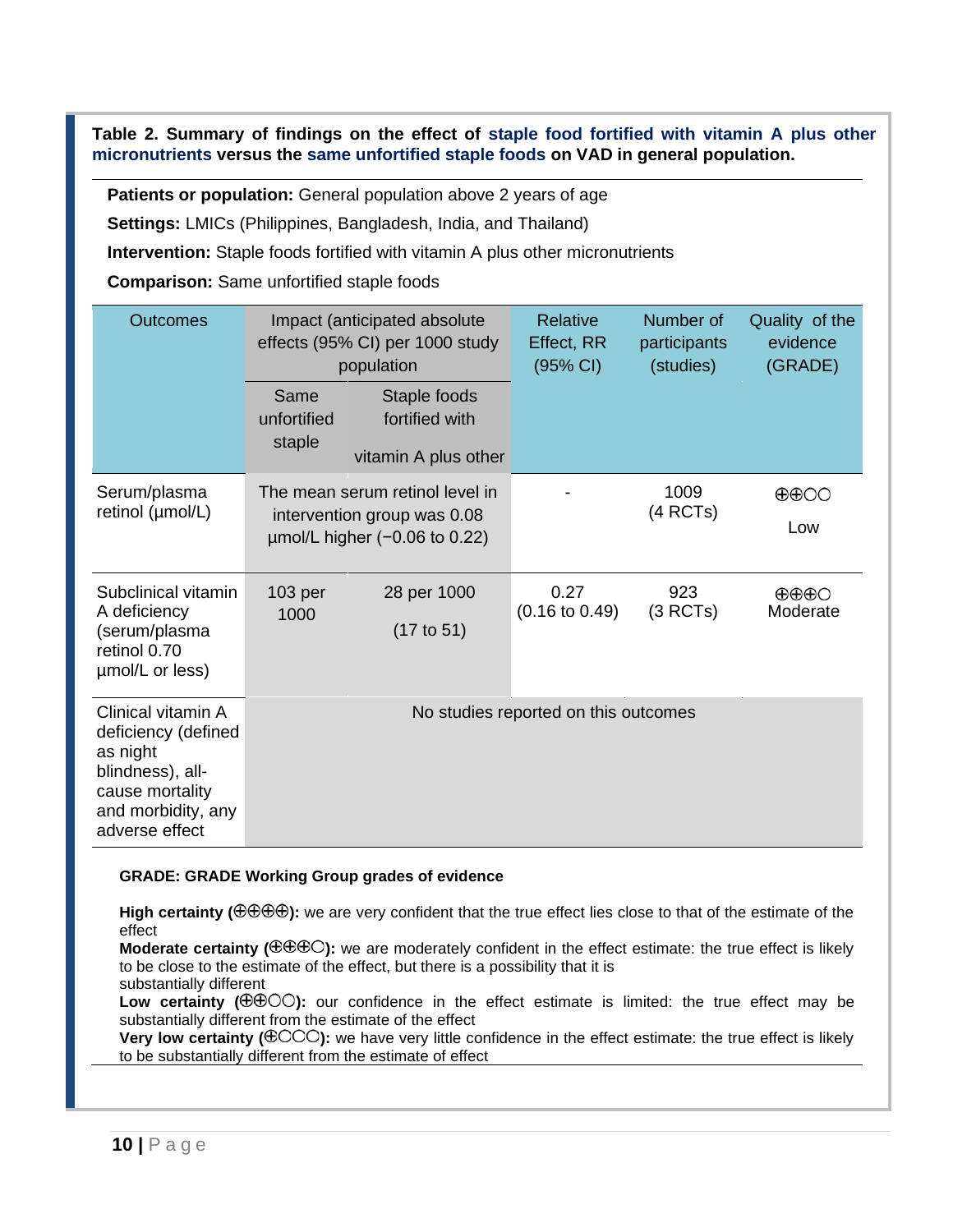**Table 3. Summary of findings on the effect of staple food fortified with vitamin A plus other micronutrients versus no intervention on VAD in general population.**

**Patients or population:** General population above 2 years of age

**Settings:** LMICs (Mexico, India)

**Intervention:** Staple foods fortified with vitamin A plus other micronutrients

**Comparison:** No intervention

| Outcomes                                                                                                                                | Impact (anticipated<br>absolute effects (95% CI) per<br>1000 study population |                                                                                                     | <b>Relative</b><br>effect, RR (95% ber of<br>CI() | <b>Num</b><br>participants | Quality of<br>the evidence<br>(GRADE) |  |
|-----------------------------------------------------------------------------------------------------------------------------------------|-------------------------------------------------------------------------------|-----------------------------------------------------------------------------------------------------|---------------------------------------------------|----------------------------|---------------------------------------|--|
|                                                                                                                                         | <b>No</b><br>intervention                                                     | <b>Staple</b><br>foods fortified<br>with                                                            |                                                   |                            |                                       |  |
| Serum/plasma<br>retinol (µmol/L)                                                                                                        |                                                                               | The mean serum retinol level in<br>intervention group was 0.22<br>$\mu$ mol/L higher (0.15 to 0.30) |                                                   | 318<br>(2 RCTs)            | $\oplus$ $\oplus$ OO<br>Low           |  |
| Subclinical<br>vitamin A<br>deficiency<br>(serum/plasma<br>retinol 0.70<br>umol/L or less)                                              | 78 per 1000                                                                   | 56 per 1000<br>(41 to 77)                                                                           | 0.71<br>$(0.52 \text{ to } 0.98)$                 | 318<br>$(2$ RCTs)          | $\bigoplus$ OOO<br>Very low           |  |
| Clinical vitamin A<br>deficiency<br>(defined as night<br>blindness), all-<br>cause mortality<br>and morbidity,<br>any adverse<br>effect | No studies reported on this outcome                                           |                                                                                                     |                                                   |                            |                                       |  |

#### **GRADE: GRADE Working Group grades of evidence**

High certainty ( $\oplus$  $\oplus$  $\oplus$ ): we are very confident that the true effect lies close to that of the estimate of the effect

**Moderate certainty (** $\oplus \oplus \oplus \odot$ **):** we are moderately confident in the effect estimate: the true effect is likely to be close to the estimate of the effect, but there is a possibility that it is substantially different

**Low certainty (** $\oplus \oplus \odot$ **);** our confidence in the effect estimate is limited: the true effect may be substantially different from the estimate of the effect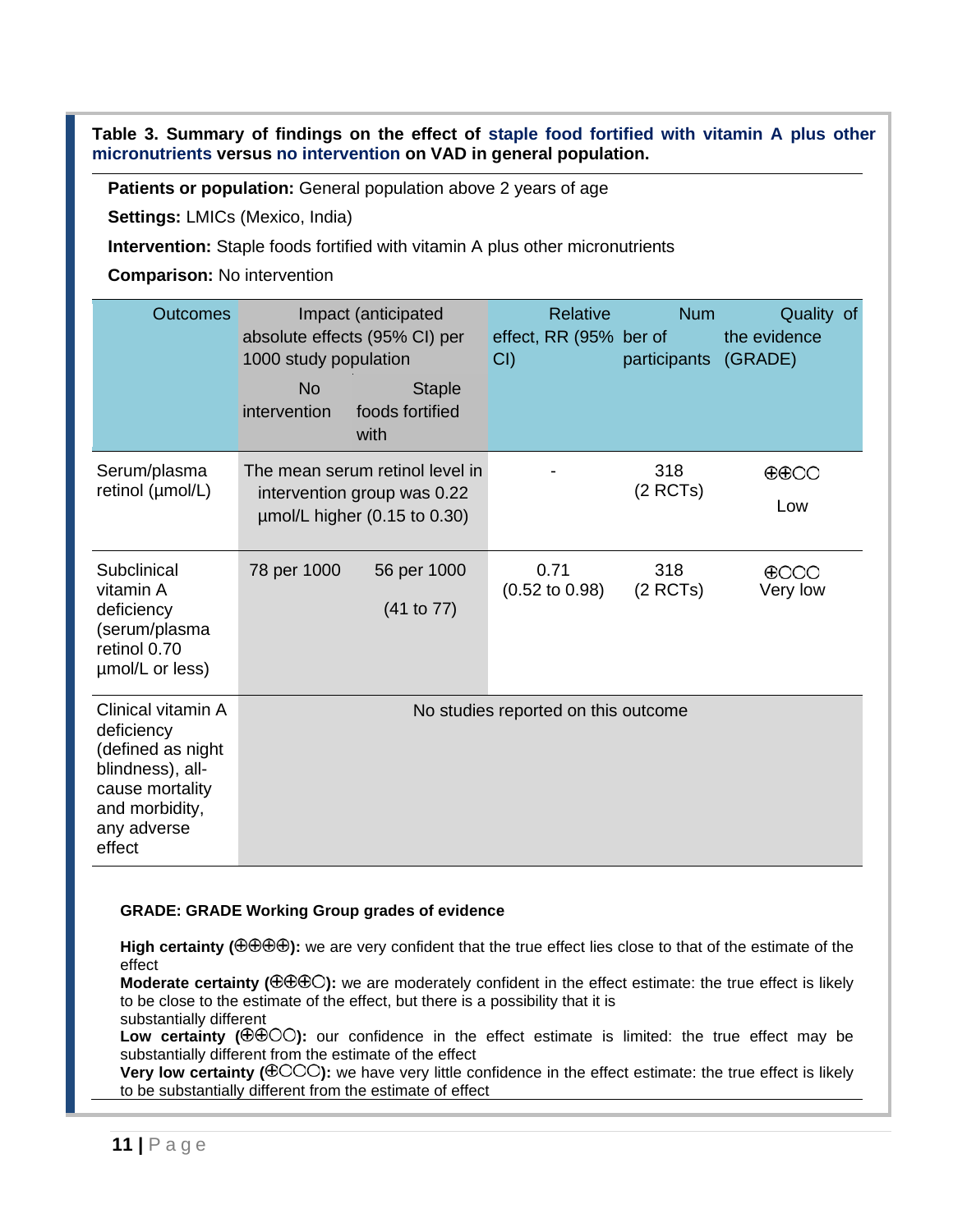|               | $\rightarrow$ Findings                                                                                                                                                                                                                                                                                           |        | Interpretation<br>$\triangleright$                                                                                                                                                                                                                                                                                                                                                                                                                                                                                                      |
|---------------|------------------------------------------------------------------------------------------------------------------------------------------------------------------------------------------------------------------------------------------------------------------------------------------------------------------|--------|-----------------------------------------------------------------------------------------------------------------------------------------------------------------------------------------------------------------------------------------------------------------------------------------------------------------------------------------------------------------------------------------------------------------------------------------------------------------------------------------------------------------------------------------|
|               | <b>APPLICABILITY</b>                                                                                                                                                                                                                                                                                             |        |                                                                                                                                                                                                                                                                                                                                                                                                                                                                                                                                         |
| →             | Studies included in<br>this review are in<br>Low- and middle-<br>income countries                                                                                                                                                                                                                                | ➤      | Although the studies included are done in LMIC the effect of<br>Vitamin A fortification in reducing VAD is uncertain. Thus,<br>policy makers or program implementers should be informed<br>of this fact and should pilot (for its effectiveness) before its<br>nationwide implementation.                                                                                                                                                                                                                                               |
| →             | The study<br>populations included<br>were general<br>population above two<br>years of age living in<br>urban and rural<br>areas.                                                                                                                                                                                 | ➤      | Policy makers choice of a food vehicle or vehicles can<br>depend on a series of factors, including the target group, food<br>consumption patterns of the target group, and availability and<br>characteristics of the possible vehicle (Underwood, 1998).                                                                                                                                                                                                                                                                               |
|               |                                                                                                                                                                                                                                                                                                                  | ⋗      | Fortification with vitamin A can be done in one or more staple<br>foods that are regularly consumed by the population in<br>sufficient amounts.                                                                                                                                                                                                                                                                                                                                                                                         |
|               | <b>EQUITY</b>                                                                                                                                                                                                                                                                                                    |        |                                                                                                                                                                                                                                                                                                                                                                                                                                                                                                                                         |
| →             | None of the studies<br>reported the<br>differential effect of<br>the intervention by<br>different target<br>population/group.                                                                                                                                                                                    | ➤<br>≻ | If the intervention is considered for implementation (pilot or<br>nation-wide), foods should be selected for fortification on the<br>basis of the food consumption practices (Underwood, 1998).<br>With respect to the target group, food vehicles may differ when<br>directed to the population as a whole (general fortification) or<br>to specific target groups (e.g. Infants, schoolchildren, and<br>refugees), or defined socioeconomic or geographical areas (for<br>example, urban, rural, and ethnic group) (Underwood, 1998). |
|               | <b>COST CONSIDERATIONS</b>                                                                                                                                                                                                                                                                                       |        |                                                                                                                                                                                                                                                                                                                                                                                                                                                                                                                                         |
| $\rightarrow$ | The studies included<br>did not report on cost<br>and cost-<br>effectiveness of the<br>intervention on the<br>given outcome                                                                                                                                                                                      | ➤      | After ascertaining the effectiveness of the intervention, foods<br>should be selected for fortification on the basis of the food<br>consumption practices (staple foods for each target group),<br>stability, production and marketing characteristics, and cost<br>(Underwood, 1998).                                                                                                                                                                                                                                                  |
|               | <b>MONITORING &amp; EVALUATION</b>                                                                                                                                                                                                                                                                               |        |                                                                                                                                                                                                                                                                                                                                                                                                                                                                                                                                         |
| →             | The certainty of the evidence on the<br>effects of the intervention are very<br>low to low except for moderate<br>certainty of the effect of staple food<br>fortified with vitamin A plus other<br>micronutrients on subclinical VAD.<br>There is also no reported evidence<br>on other health related outcomes. |        | If applied, policy makers or programme<br>➤<br>implementers should monitor the effects of<br>mass fortification through national surveys with<br>robust evaluation (Underwood, 1998).                                                                                                                                                                                                                                                                                                                                                   |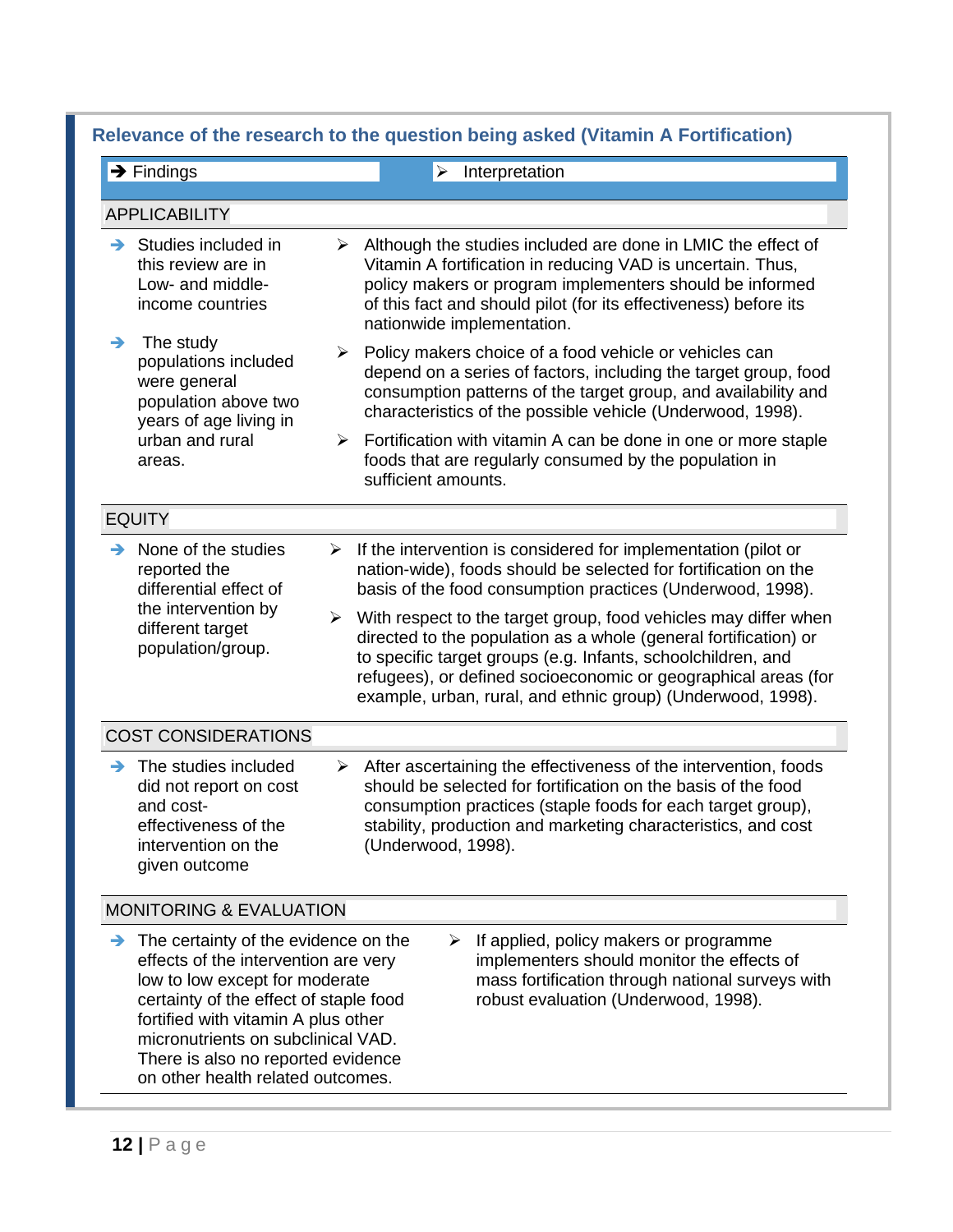## **B) Vitamin A supplementation to reducing VAD**

**Definition:** Supplementation refers to the addition of pharmaceutical preparations of nutrients (capsules, tablets, or syrups) to the diet (Underwood, 1998). Vitamin A supplementation is probably the most widespread intervention practiced clinically and in public health, and different studies support its effectiveness in improving vitamin A status and significantly reducing infant and child mortality and morbidity (particularly diarrhea) in infants and children aged 6 to 59 months living in low- and middle-income countries (Imdad *et al.*, 2017). The WHO currently recommends this intervention for countries where vitamin A deficiency is a public health problem (WHO, 2011a).

### **Impact of Vitamin A Supplementation for reducing VAD:**

We found one highly relevant systematic review that assessed impact of vitamin A Supplementation for reducing vitamin A deficiency and preventing morbidity and mortality in preschool children (Imdad *et al.*, 2017). The key findings are presented below. For a better description of the findings from the included studies in this review, we have presented the summary of findings table as well.

### **Key Findings:**

- Vitamin A supplementation (VAS) can reduce risk of illness and death in children aged 6 to 59 months of age who are at risk of VAD. This suggests maintaining the policy of universal supplementation for children under five years of age in populations at risk of VAD.
- Further placebo-controlled trials of VAS in children between six months and five years of age would not change the conclusions of this review, although studies that compare different doses and delivery mechanisms are needed.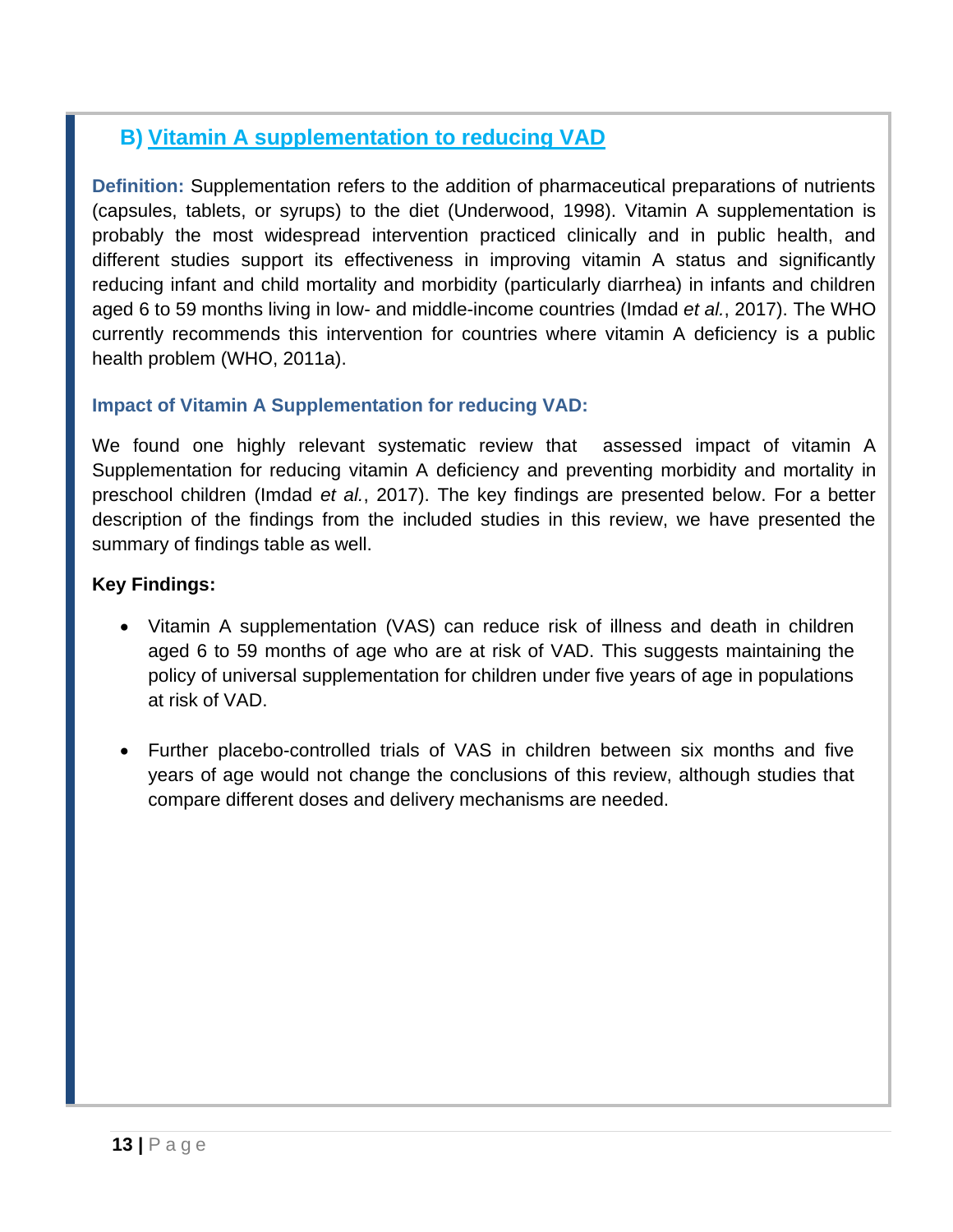#### **Table 4. Vitamin A supplementation for preventing morbidity and mortality in children from 6 months to 5 years of age**

**Patients or population:** Children aged between 6 months and 5 years

**Settings:** All settings

**Intervention:** Vitamin A supplementation

**Comparison:** Placebo or usual care

| <b>Outcomes</b>  |              | Illustrative comparative risks (95%<br>CI) per 1000 study population | Relative<br>Effect, RR<br>(95% CI) | Number of<br>participants<br>(studies) | Quality of the<br>evidence<br>(GRADE) |
|------------------|--------------|----------------------------------------------------------------------|------------------------------------|----------------------------------------|---------------------------------------|
|                  | Assumed risk | Corresponding risk                                                   |                                    |                                        |                                       |
| All-cause        | 26 per 1000  | 23 per 1000                                                          | 0.88                               | 1,202,382                              | $\oplus \oplus \oplus$                |
| mortality rate   |              | $(00 + 0)$                                                           | $(0.83 \text{ to } 0.93)$          | (19 Studies)                           | High                                  |
| Mortality due to | 8 per 1000   | 7 per 1000                                                           | 0.88                               | 1,098,538                              | $\oplus \oplus \oplus$                |
| diarrhea         |              | $(6 \text{ to } 8)$                                                  | $(0.79 \text{ to } 0.98)$          | (9 Studies)                            | High                                  |
| Bitot's spots    | 35 per 1000  | 15 per 1000                                                          | 0.42                               | 1,063,278                              | $\oplus \oplus \oplus \bigcirc$       |
| incidence        |              | $(40 + 40)$                                                          | $(0.33 \text{ to } 0.53)$          | (5 Studies)                            | Moderate                              |
| Night blindness  | 4 per 1000   | 1 per 1000                                                           | 0.32                               | 22,972                                 | $\oplus \oplus \oplus \bigcirc$       |
| incidence        |              | (1 to 2)                                                             | $(0.21 \text{ to } 0.50)$          | (2 Studies)                            | Moderate                              |
| Vitamin A        | 509 per 1000 | 361 per 1000                                                         | 0.71                               | 2262                                   | $\oplus \oplus \oplus \bigcirc$       |
| deficiency       |              | (331 to 397)                                                         | $(0.65 \text{ to } 0.78)$          | (4 studies)                            | Moderate                              |

**GRADE: GRADE Working Group grades of evidence** 

High certainty ( $\Theta$  $\Theta$  $\Theta$ ): we are very confident that the true effect lies close to that of the estimate of the effect

**Moderate certainty ( ):** we are moderately confident in the effect estimate: the true effect is likely to be close to the estimate of the effect, but there is a possibility that it is substantially different

Low certainty ( $\oplus$  $\oplus$ OO): our confidence in the effect estimate is limited: the true effect may be substantially different from the estimate of the effect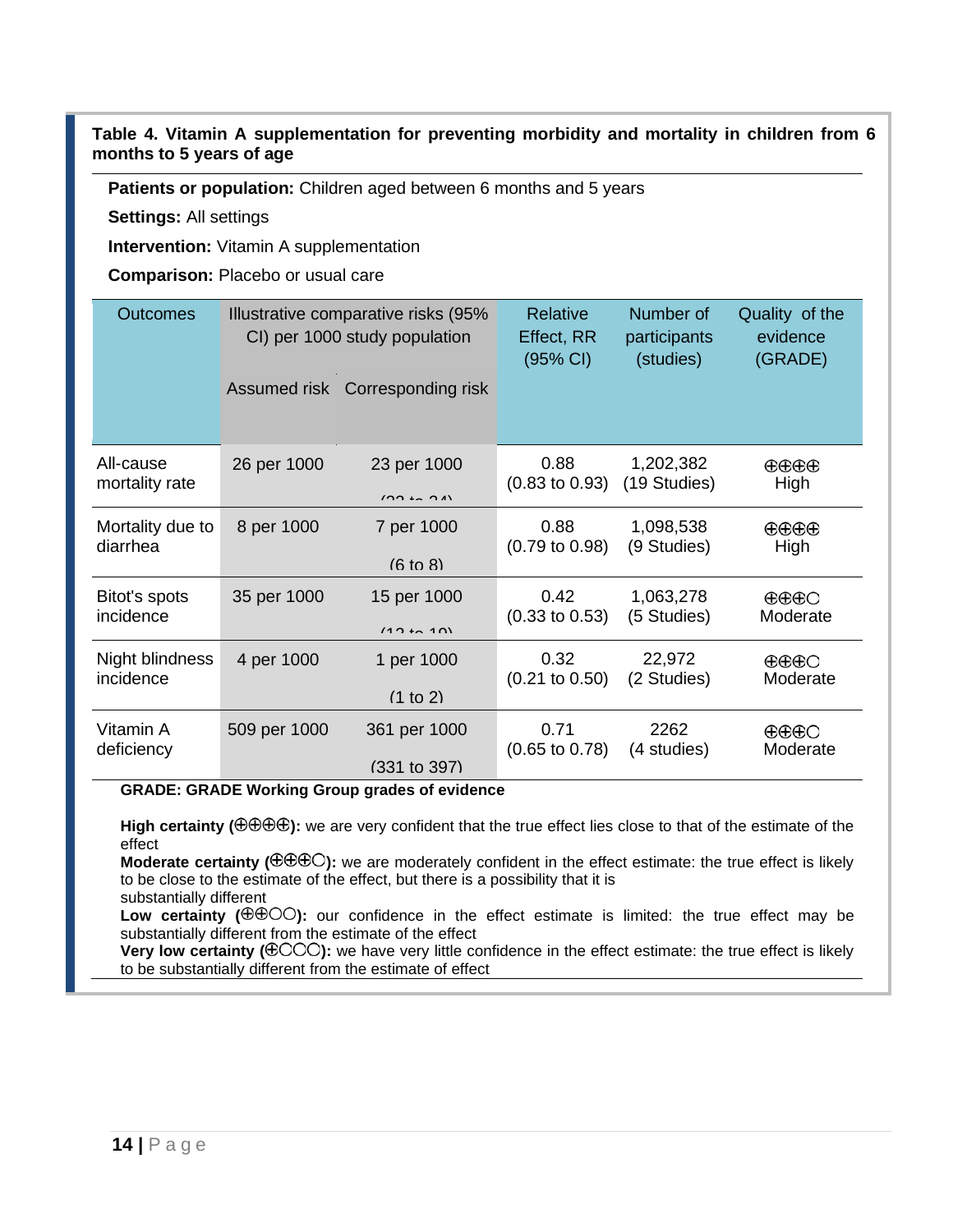## **References**

Alvarez, J. O. *et al.* (1995) 'Urinary excretion of retinol in children with acute diarrhea', *Am. J. Clin. Nutr.*, 61, pp. 1273–1276.

Dary, O. and Mora, J. O. (2002) 'Food fortification to reduce vitamin A deficiency: International Vitamin A Consultative Group recommendations', *Journal of Nutrition*, 132(9 SUPPL.), pp. 2927–2933. doi: 10.1093/jn/132.9.2927s.

EPHI (2016) *Ethiopian National Micronutrient Sruvey Report*.

Hombali, A. S. *et al.* (2019) 'Fortification of staple foods with vitamin a for vitamin a deficiency', *Cochrane Database of Systematic Reviews*, 2019(5). doi: 10.1002/14651858.CD010068.pub2.

ICN, FAO and WHO (1992) *Measures to prevent and control Micronutrient Malnutrition*. Available at: http://www.fao.org/3/x0245e/x0245e01.htm.

Imdad, A. *et al.* (2017) 'Vitamin A supplementation for preventing morbidity and mortality in children from six months to five years of age', *Cochrane Database of Systematic Reviews*, 2017(3). doi: 10.1002/14651858.CD008524.pub3.

Johns, T., Booth, S. L. and Kuhnlein., H. V. (1992) 'Factors influencing vitamin A intake and programmes to improve vitamin A status', *Food Nutr. Bull.*, pp. 20–33.

Keith P. West, J., Gernand, A. D. and Sommer, A. (2007) *Vitamin A in Nutritional Anemia*, *Indian Journal of Practical Pediatrics*. doi: 10.5005/jp/books/11659\_6.

Rodriguez-Amaya (1997) *Carotenoids and Food Preparation: The Retention of ProVitamin A Carotenoids in Prepared, Processed, and Shared Foods.*

Sahile, Z. *et al.* (2020) 'Prevalence of Vitamin A Deficiency among Preschool Children in Ethiopia: A Systematic Review and Meta-Analysis', *BioMed Research International*, 2020. doi: 10.1155/2020/8032894.

Stevens, G. A. *et al.* (2015) 'Trends and mortality effects of vitamin A deficiency in children in 138 lowincome and middle-income countries between 1991 and 2013: A pooled analysis of population-based surveys', *The Lancet Global Health*, 3(9), pp. e528–e536. doi: 10.1016/S2214-109X(15)00039-X.

Underwood, B. A. (1998) *Prevention of Micronutrient Deficiencies Tools for Policymakers and Public Health Workers: Prevention of Vitamin A Deficiency*, *Prevention of Micronutrient Deficiencies*. doi: 10.17226/5962.

WHO (1995) *Safe Vitamin A-Dosage During Pregnancy and the First Six Months Postpartum.*

WHO (1996) 'Indicators for assessing Vitamin A Deficiency and their applications in monitoring and evaluating intervention programmes', *Geneva: World Health Organization*.

WHO (2011a) 'Guideline : Vitamin A supplementation in infants and children 6 – 59 months of age', *World Health Organization*.

WHO (2011b) 'Serum retinol concentrations for determining the prevalence of vitamin A deficiency in populations', *World Health Organization*, pp. 3–7. Available at: http://www.who.int/vmnis/indicators/retinol.pdf.

WHO (2014) 'Xerophthalmia and night blindness for the assessment of clinical vitamin A deficiency in individuals and populations', *Unpublished*, pp. 1–6.